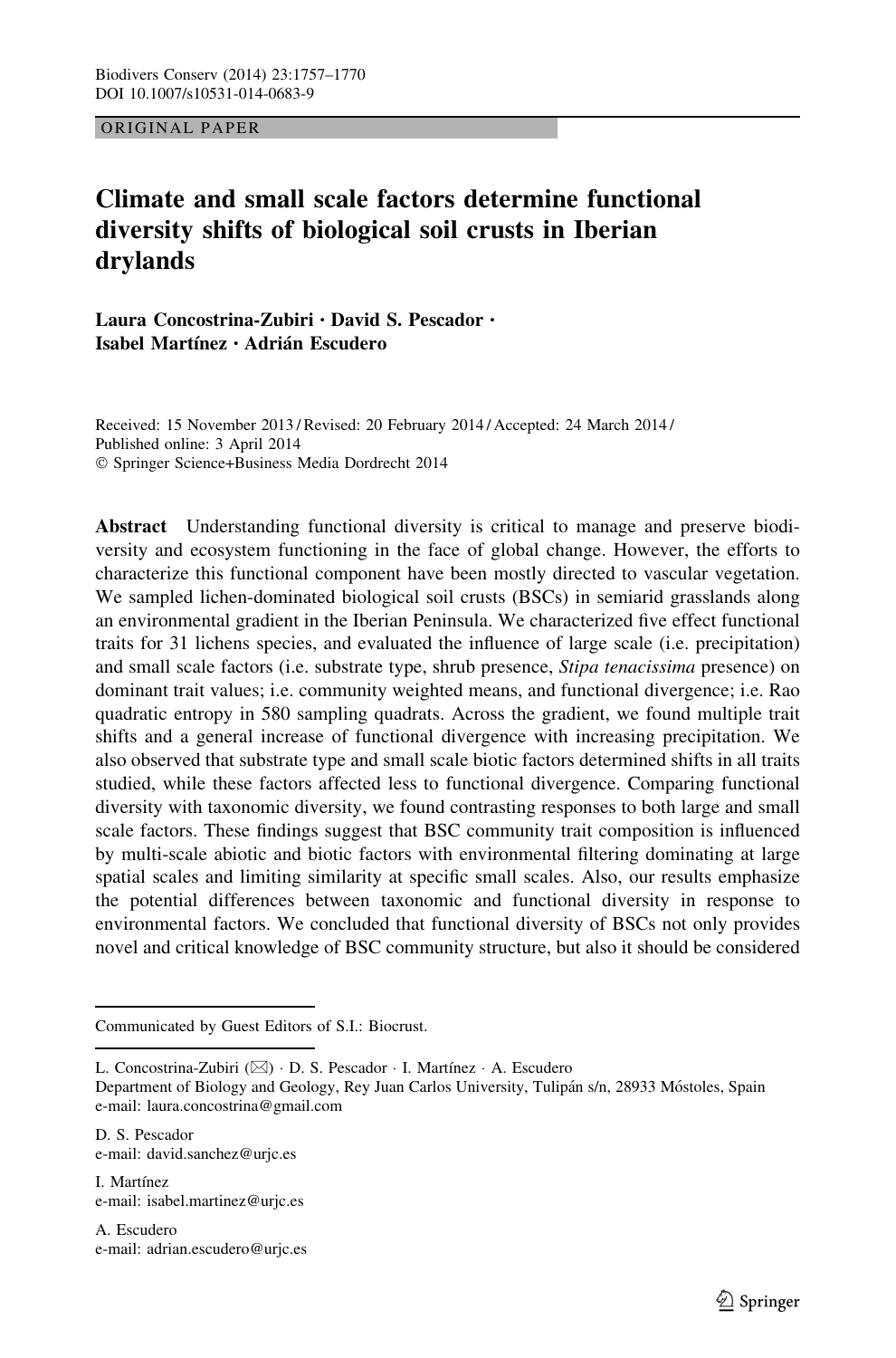as a critical tool in biodiversity conservation strategies, ecosystem services assessment and ecological modelling.

**Keywords** Biological soil crusts  $\cdot$  Calcareous soils  $\cdot$  Functional diversity  $\cdot$  Gypsum soil · Lichen · Precipitation · Semiarid grassland · Shrub · Stipa tenacissima · Traits

## Introduction

Functional diversity, e.g. the distribution in functional trait space of the species presence and abundance in a given community (Mason et al. [2005](#page-12-0)), has emerged as a key concept in ecology to respond to a variety of critical questions. For example, functional diversity may allow us to disentangle the mechanisms of community assembly and local species coexistence, to predict the consequences of global change in terms of ecosystem functioning (Petchey and Gaston [2006\)](#page-12-0), or to contribute in ecosystem services assessment (Díaz et al. [2007;](#page-11-0) Dias et al. [2012](#page-11-0)). Contrary to taxonomic diversity (e.g. number of species) that is a poor surrogate of ecosystem functioning, functional diversity is very efficient and provides information on ecosystem processes and services (Mokany et al. [2008](#page-12-0)). This critical use of the functional diversity is based on the fact that some traits which are characteristics of an organism or a group of organisms affect directly or indirectly organism performance and fitness (Violle et al. [2007\)](#page-13-0).

Research on functional traits has been focused on terrestrial vascular plants fueled by detailed and standardized protocols (Cornelissen et al. [2003](#page-11-0); Chave et al. [2009;](#page-10-0) Pérez-Harguindeguy et al. [2013](#page-12-0)). However, there is a necessity to extend the existing paradigms on plant functional diversity to ecosystems where vascular vegetation is scarce. This is especially demanding in the case of those ecosystems such as drylands or other stressful habitats dominated by biological soil crusts (hereafter BSCs), which are mainly formed by soil lichens, bryophytes, and other microbial organisms (i.e. cyanobacteria, algae and fungi) (Belnap and Lange [2003\)](#page-10-0).

This complex biological structure has received increasing attention during the last two decades due to the key ecosystem functional roles it performs by (1) fixing carbon and nitrogen (Elbert et al. [2012\)](#page-11-0), (2) participating in nutrient cycling (Harper and Belnap [2001;](#page-11-0) Austin et al. [2003\)](#page-10-0), (3) protecting soil surface from erosion forces, and contributing to soil formation and stability (Bowker et al. [2008](#page-10-0); Chaudhary et al. [2009\)](#page-10-0), and finally, (4) taking part in biotic interactions with the vascular plant and soil fauna components (Escudero et al. [2007;](#page-11-0) Darby et al. [2010\)](#page-11-0). BSCs also contribute to the ecosystem ''insurance'' in the face of environmental changes (Loreau et al. [2003](#page-12-0)) by enhancing the resilience of the ecosystem. Due to global change, drylands are expected to experience the greatest modification in biodiversity terms and ecosystem functioning (MA [2005](#page-12-0)); thus, it is crucial to ensure their resilience through functional diversity conservation.

Although some works on lichen trait diversity have recently appeared, most of the them has focused on (1) "response traits" rather than "effect traits", and (2) epiphytic lichen communities in forests, rather than terricolous or saxicolous lichens (Ellis and Coppins [2006;](#page-11-0) Lakatos et al. [2006;](#page-12-0) Stofer et al. [2006;](#page-13-0) Pinho et al. [2011a,](#page-12-0) [b](#page-13-0); Giordani et al. [2012,](#page-11-0) but see Bowker et al. [2010a](#page-10-0), Giordani et al. [2013\)](#page-11-0). As a consequence, to extend this preliminary knowledge to lichen-forming communities in BSCs seems inappropriate and remains as a frontier in the understanding of ecosystem functioning particularly in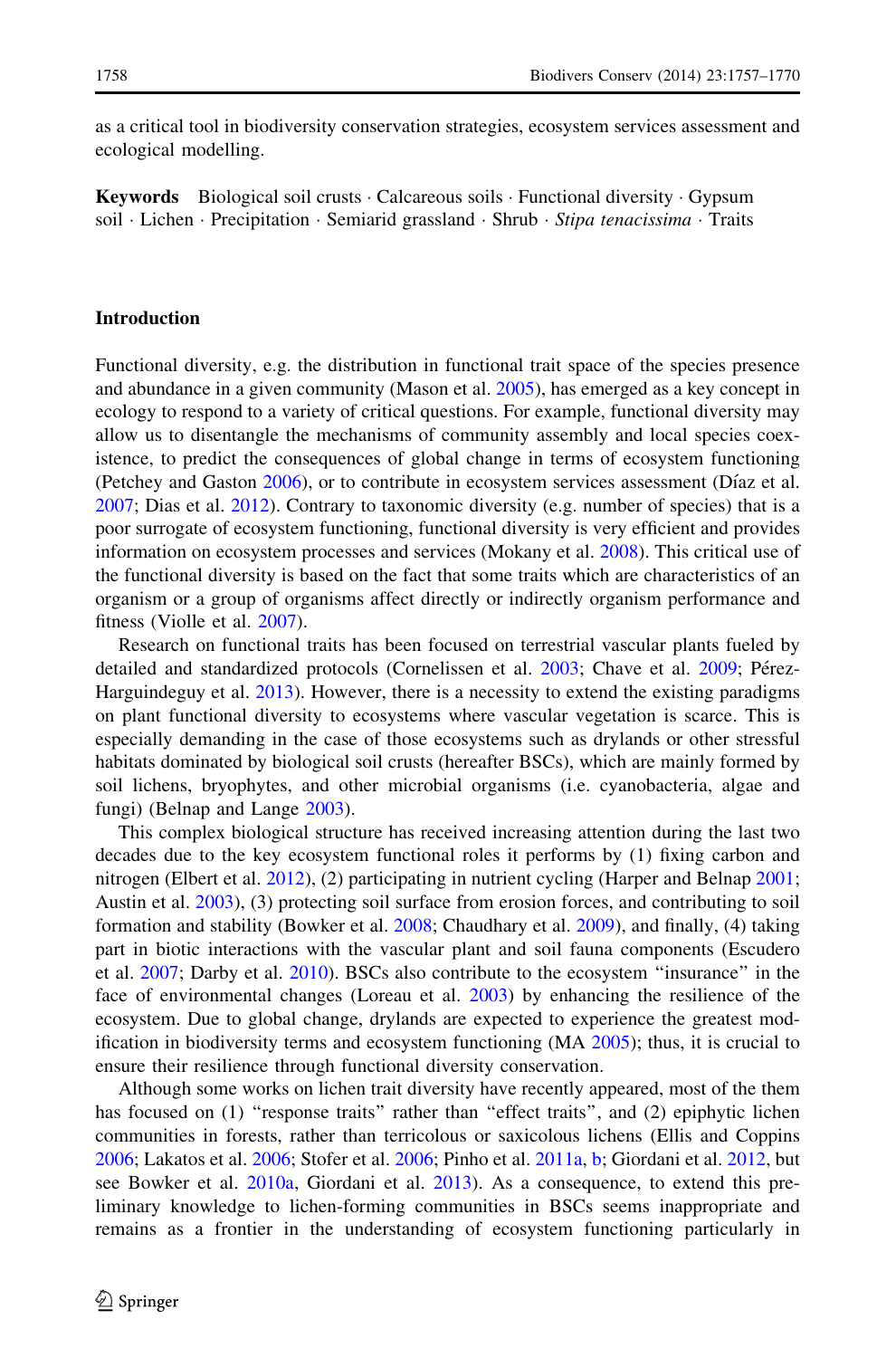drylands. Since BSCs are one of the most abundant ecosystem components in drylands worldwide and perform key, diverse functional roles complementary to those of plants (Miller et al. [2011,](#page-12-0) Bowker et al. [2013\)](#page-10-0), it is critical to examine their functional diversity and establish the connection with ecosystem functioning.

As a first step we want to know if coexistence of lichen forming BSCs responds to some ecological assembly rules based on the presence and abundance of some specific traits (Mouchet et al. [2010](#page-12-0)). Previous evidences suggested that large scale environmental factors act as abiotic filters for the establishment and abundance of BSCs as a whole in a given ecosystem (Eldridge and Tozer [1997,](#page-11-0) Zedda et al. [2011](#page-13-0)). They pointed out that low precipitation and high temperature exert a positive effect on BSCs probably due to an increase in the habitat availability (i.e. reduced vascular plant cover and competition) and their high resistance to harsh environmental conditions. However, BSCs are composed by numerous organisms which seem to be assembled by fine scale processes. For instance, local scale factors related to soil properties (e.g. soil pH, soil nitrogen, sand content) and plant cover influence the species composition of lichen dominated-BSCs; i.e. species occurrence, frequency and abundance (Ochoa-Hueso et al. [2011;](#page-12-0) Concostrina-Zubiri et al. [2013a\)](#page-10-0), reflecting the particular microhabitat requirements of each lichen species (i.e. ecological niche). Obviously the functional diversity of such BSCs would be a direct response to local scale heterogeneity but to environmental factors operating at large scales too. In turn, BSCs promote shifts in soil properties, as such as total available N (Delgado-Baquerizo et al. [2013\)](#page-11-0), surface stability (Chaudhary et al. [2009\)](#page-10-0) and micronutrients concentration (Concostrina-Zubiri et al. [2013b\)](#page-11-0) due to their physical-morphological attributes and chemical activity, contributing to small scale soil heterogeneity. We suggest that lichen species in these BSCs show a range of functional traits that leads for an assembly of them into realized BSCs in response to filtering processes. In vascular plant communities, the effect of multiple assembly processes (environmental filtering or limiting similarity) is reflected on particular functional diversity components and contribute to structure community (Spasojevic and Suding [2012](#page-13-0)). Recent works have detected shifts and patterns in functional diversity along environmental gradients varying at contrasting spatial and time scales (Garnier et al. [2007](#page-11-0); Cornwell and Ackerly [2009](#page-11-0); Mason et al. [2012](#page-12-0); Spasojevic and Suding [2012;](#page-13-0) de Bello et al. [2013\)](#page-11-0), suggesting that functional diversity is influenced by both large and local-scale factors in a hierarchical fashion. In particular, variations in large scale factors are likely to determine differences in the dominant trait value, while changes in local scale factors are likely to promote differences in the dissimilarity of functional traits (de Bello et al. [2013](#page-11-0)). The functional diversity within a community may be quantified through several metrics (Villéger et al. [2008](#page-13-0)). In this study, we specifically focused on two metrics of community functional structure: (1) community weighted means of trait values (CWMs), as summary of functional composition, which reflects the dominant trait in a given community (e.g. Garnier et al. [2004](#page-11-0); Lavorel et al. [2008\)](#page-12-0), and (2) Rao quadratic entropy, as a measure of functional divergence between communities, which express the sum of trait dissimilarities between species weighted by species relative abundance (Rao [1982;](#page-13-0) de Bello et al. [2010a,](#page-11-0) [b](#page-11-0)). These two metrics have been indentified as complementary measures to characterize community structure from a functional approach (Ricotta and Moreti [2011](#page-13-0)). Our working hypothesis are (1) large-scale environmental factors—climate—determine shifts in trait values in BSC communities, and (2) changes in small scale factors influence mostly functional divergence. In addition, we compare functional diversity (i.e. Rao quadratic entropy) with taxonomic diversity responses (i.e. species richness and Shannon Diversity Index) to biotic and abiotic factors along the surveyed environmental gradient.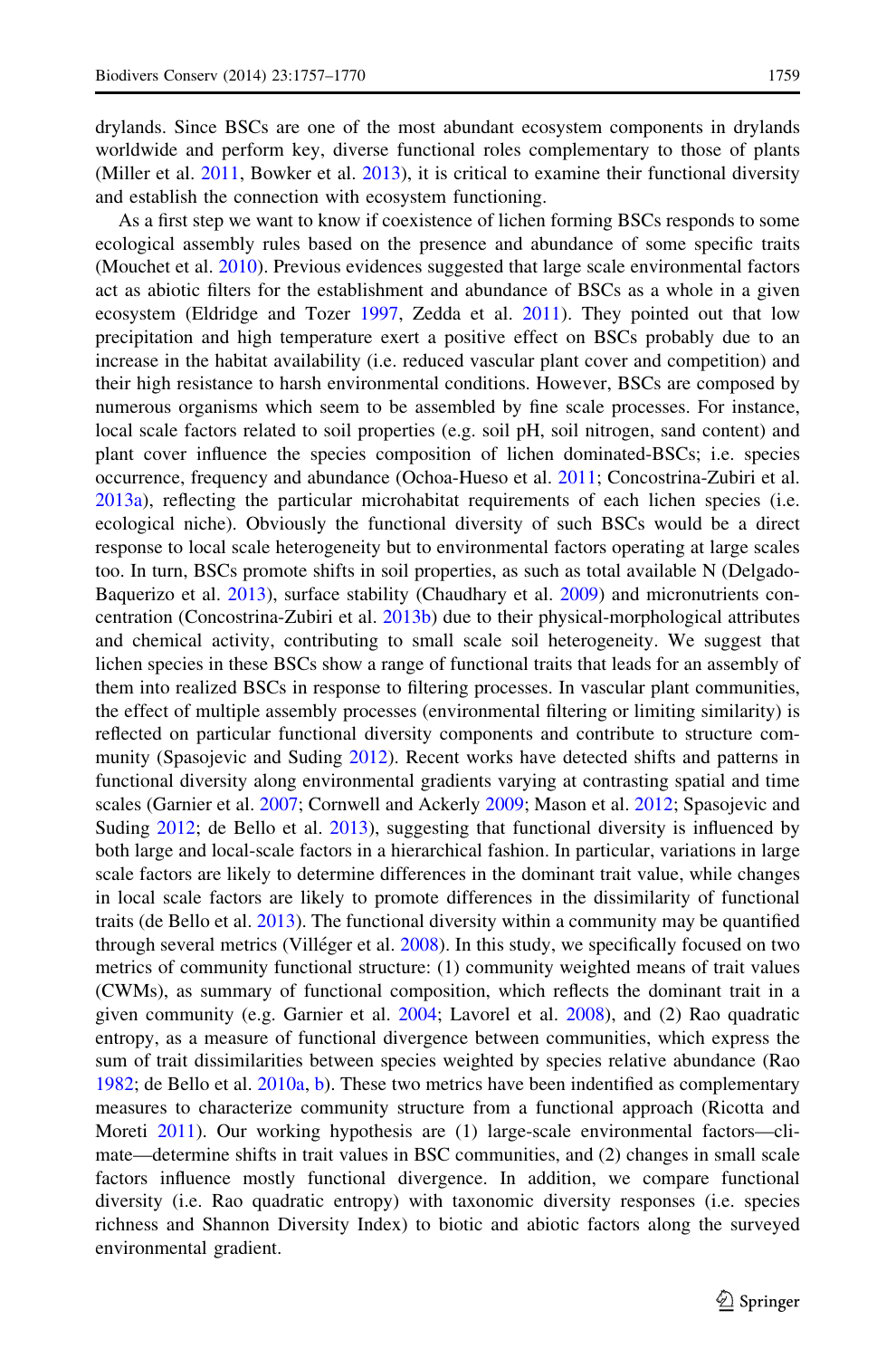# **Methods**

Study area and environmental factors

A total of 580 quadrats of 50  $\times$  50 cm on well developed BSCs were sampled in 16 sites along a geographic and climatic gradient; from the southeasternmost tip of Iberian Peninsula (the driest, warmest conditions) to its centre where more humid and cooler environments are found. In particular, the annual precipitation and temperature ranged from 282 to 497 mm and from 13 to 17  $^{\circ}$ C, respectively. All the sites were characterized by open grasslands dominated by tussocks of Stipa tenacissima interspersed in a bare ground matrix with well developed BSCs.

In order to record the influence of vascular vegetation on the functional structure and diversity of BSC communities, we selected two paired plots  $(30 \times 30 \text{ m})$  at each site along the geographic gradient: (1) a ''shrub plot'', that was located on land with well-developed adult individuals of sprouting shrubs  $(26.4 \%$  of total perennial cover on average), and  $(2)$ a ''no shrub plot'', that was located on land with no adult shrubs (0.4 % of total perennial cover on average). Shrub encroachment is a common phenomenon in semiarid drylands of Spain, affecting both community structure and ecosystem functioning (Maestre et al. [2009\)](#page-12-0). In addition, we established at each plot ten sampling quadrats associated with S. tenacissima tussocks, and ten quadrats in apparent bare soil. The most common shrubs were Quercus coccifera, Juniperus oxycedrus, Rhamnus lycioides, Rhamnus alaternus and Pistacia lentiscus. Here, BSCs are dominated by lichens (Concostrina-Zubiri et al. [2013a](#page-10-0)). For this reason, this study is focused on the functional diversity of lichens only.

Sampling design includes all the variability in BSC diversity associated to small scale heterogeneity in the territory. Thus, quadrats were set up following a stratified design: (1) two different soil substrates: calcareous and gypsiferous (site level), (2) two different environments: with shrub presence ("shrub plot") and with no shrubs ("no shrub plot"; plot level, nested within site), and (3) two different microsites within each plot: under Stipa tenacissima canopy ("Stipa" hereafter) and in apparent bare soil microsites ("open" hereafter). Detailed BSC sampling and identification methods are available in Concostrina-Zubiri et al. [\(2013a](#page-10-0)).

# Taxonomic diversity

We calculated species richness as the total number of different lichen species occurring in a quadrat. In addition, we estimated species diversity using the Shannon diversity index (H) based on species frequency at the microsite level ( $N = 57$ , since one of the microsites contained bryophyte species only). Quadrat size was large enough for accumulating 95 % all the lichen species in these BSCs (Maestre et al. [2008;](#page-12-0) Concostrina-Zubiri et al. [2013a](#page-10-0)).

## Lichen functional traits

Based on expert knowledge and previous work, we classified BSCs lichens according to five functional traits: (1) Morphology; (2) Thallus continuity; (3) Chemistry; (4) Attachment structures; and (5) Reflectance (Table [1](#page-4-0)). They are multinomial traits reflecting key functional roles performed by BSC in drylands. Specifically, lichen morphology is related to (1) soil surface protection by reducing water and wind erosion; e.g. squamulose thalli increase soil roughness, (2) soil–water relation by absorbing and retaining water; e.g. gel-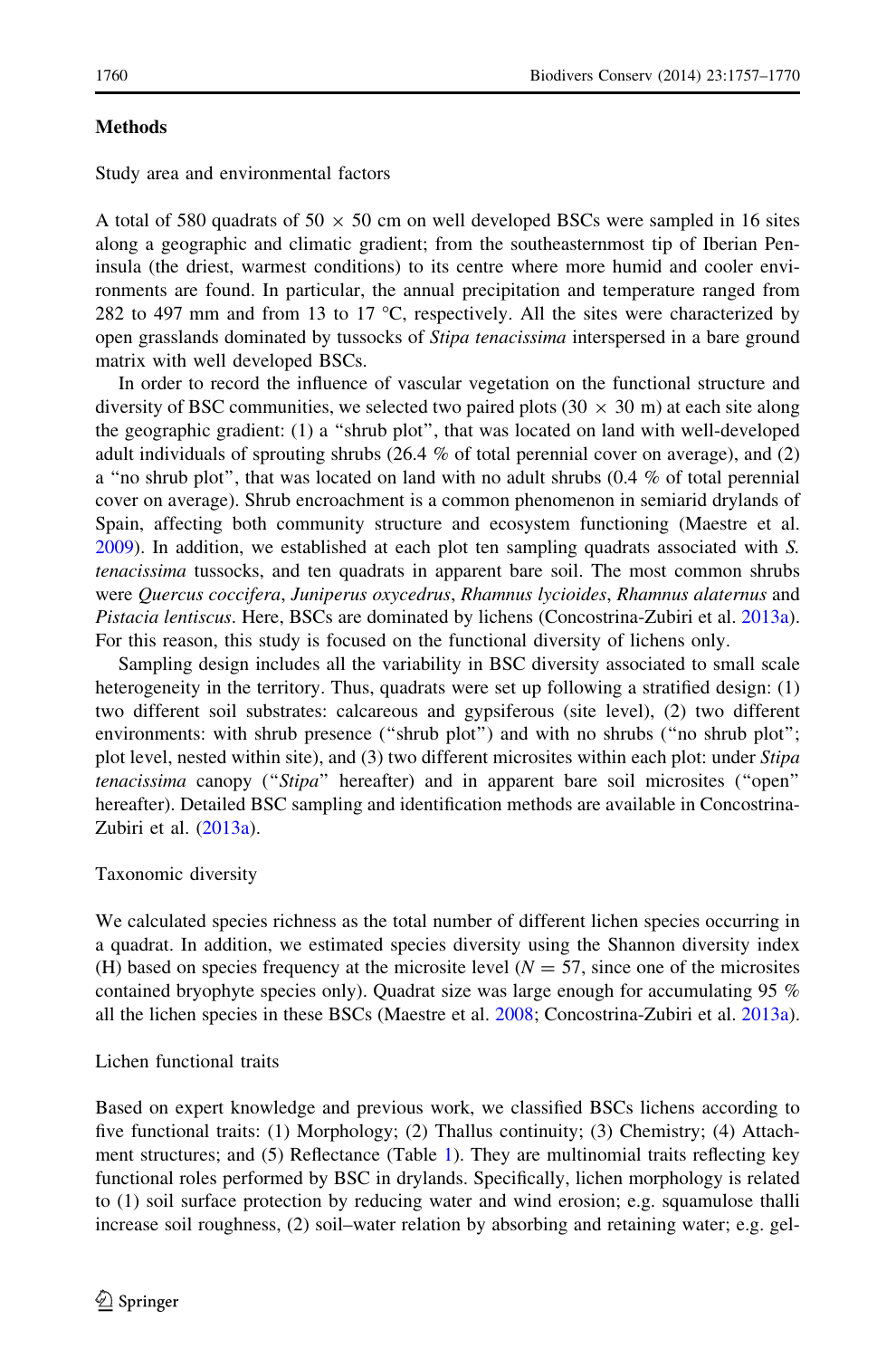| Functional<br>trait | Categories                                                                                                 |
|---------------------|------------------------------------------------------------------------------------------------------------|
| Morphology          | $G =$ Gelatinous; $C =$ Crustose; $S =$ Squamulose; $F =$ Foliose; $R =$ Fruticulose;<br>$P =$ Leprose     |
| Continuity          | $C =$ Continuous; $S =$ Semicontinuous; $D =$ Discontinuous                                                |
| Chemistry           | $U =$ Usnic acid; $N =$ Norstictic acid; $A =$ Antraquinones; $O =$ Other compounds;<br>$Z = No$ compounds |
| Attachment          | T = Thick (>3 $\mu$ m); H = Thin (<3 $\mu$ m); N = None                                                    |
| Reflectance         | $L = Low$ ; $M = Medium$ ; $H = High$                                                                      |

<span id="page-4-0"></span>Table 1 Functional trait categories and codes for chemistry, thallus continuity (''Continuity''), chemistry, attachment structures (''Attachment'') and reflectance

like lichens absorb more water compared to crustose or squamulose lichens (Eldridge and Rosentreter [1999](#page-11-0)), and also to (3) seed germination; e.g. foliose lichens are more likely to trap plant seeds and create favourable microclimate conditions for germination (Escudero et al. [2007\)](#page-11-0). Thallus continuity has been shown to influence soil stability; e.g. (Jiménez Aguilar et al. [2009](#page-11-0)). Secondary metabolites produced by lichens greatly contribute to ecosystem functioning due to their effects on (1) nutrient uptake; e.g. antraquinones (Hauck et al. [2009](#page-11-0)), (2) lichen-metal complex formation; e.g. norestictic acid (Hauck et al. [2009\)](#page-11-0), and (3) microbial, herbivore and insect activity; e.g. usnic acid (Molnár and Farkas [2010\)](#page-12-0). Lichen attachment structures, such as rhizines, generally enhance soil aggregation (Eldridge and Green [1994\)](#page-11-0), and also promote soil porosity in soil surface, enhancing water infiltration (Warren [2003;](#page-13-0) Malam Issa et al. [2009\)](#page-12-0). Finally, color of the thallus determines how much solar radiation is absorbed and how much is reflected, influencing (1) albedo, (2) soil temperature, and (3) evaporation rates (West [1990,](#page-13-0) Karnieli et al. [2003](#page-12-0)). Since the selected traits are species specific and lichens are perennial, long-life organisms (Nash [2008\)](#page-12-0), these trait effects are likely to be maintained across seasons and long-term. Species classification was done following Nimis and Martellos ([2004,](#page-12-0) [2008](#page-12-0)), and Prieto et al. ([2010a](#page-13-0), [b](#page-13-0)).

## Functional structure evaluation

We evaluated the functional structure of BSC communities based on two metrics. First, to characterize the functional composition of BSC communities we estimated the community-level weighted means (i.e. CWMs) at the microsite level  $(N = 57)$  (Garnier et al. [2004;](#page-11-0) Lavorel et al. [2008](#page-12-0)). The CWM of a community, considering a continuous trait, represents the sum of each species trait value weighted by its relative abundance in the community (Lavorel et al. [2008\)](#page-12-0). For multinomial functional traits, the proportion of each individual trait-category was measured. Second, we calculated the functional diversity for each trait by Rao quadratic entropy index (RaoQ, hereafter) at the microsite level ( $N = 57$ ) (Petchey and Gaston [2002](#page-12-0)). Through this metric, we evaluated the species deviate from the mean distance to the trait centroid value weighted by the relative abundance (i.e. FDiv) (Rao [1982;](#page-13-0) Botta-Dukát [2005\)](#page-10-0). This metric represents the sum of trait pairwise dissimilarities between species weighted by relative abundance. High levels of functional diversity (i.e. functional divergence) represent a niche differentiation and therefore low resources competition (Mason et al. [2005](#page-12-0)). We used frequency data instead of abundance data for the calculation of CWMs and RaoQ. To calculate CWMs and RaoQ metrics at the microsite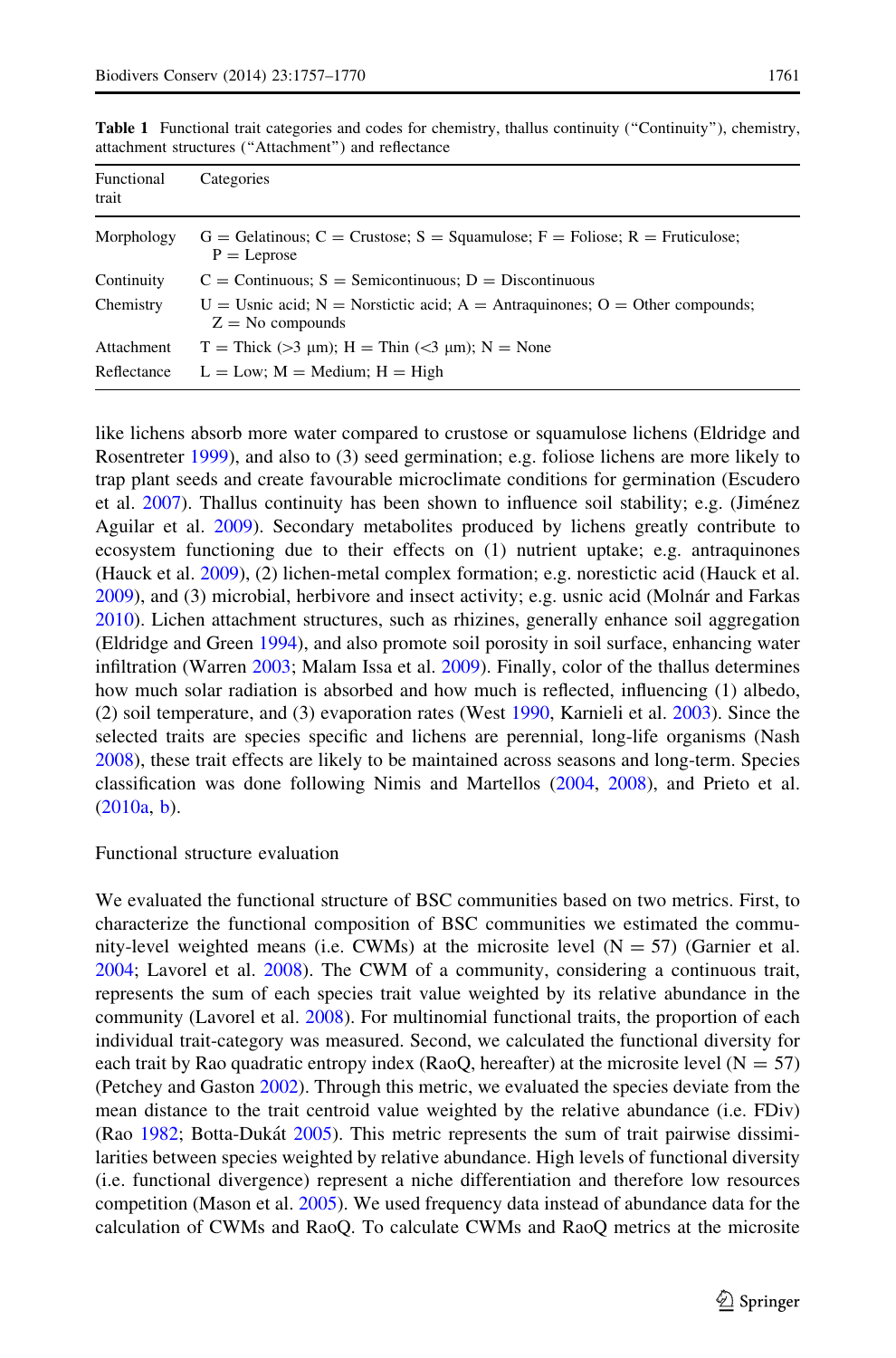| Species                          | Morphology  | Continuity   | Chemistry | Attachment | Reflectance |
|----------------------------------|-------------|--------------|-----------|------------|-------------|
| Acarospora nodulosa var. reagens | S           | $\mathbf C$  | N         | N          | H           |
| Buellia zoharyi                  | $\mathbf C$ | $\mathsf{C}$ | Z         | N          | H           |
| Cetraria aculeata                | R           | D            | $\Omega$  | N          | L           |
| Cladonia convoluta               | F           | S            | U         | N          | Н           |
| Cladonia rangiformis             | R           | D            | U         | N          | L           |
| Collema crispum                  | G           | S            | Z         | N          | L           |
| Collema cristatum                | G           | C            | Z         | N          | L           |
| Collema tenax                    | G           | $\mathbf C$  | Z         | N          | L           |
| Diploschistes diacapsis          | C           | $\mathbf C$  | $\Omega$  | N          | H           |
| Diploschistes muscorum           | C           | $\mathbf C$  | O         | N          | Н           |
| Diplotoma alboatrum              | C           | C            | Ζ         | N          | H           |
| Endocarpon pusillum              | S           | S            | Ζ         | Н          | L           |
| Fulgensia fulgens                | C           | C            | A         | N          | М           |
| Fulgensia subbracteata           | C           | $\mathsf{C}$ | A         | N          | М           |
| Heteroplacidium imbricatum       | S           | S            | Z         | T          | L           |
| Leproloma sp.                    | P           | $\mathbf C$  | Z         | N          | H           |
| Leptogium schraderii             | G           | D            | Z         | N          | L           |
| Mycobilimbia lurida              | S           | C            | Z         | N          | М           |
| Placidiopsis cinerascens         | C           | С            | Z         | T          | L           |
| Placidiopsis custnani            | C           | C            | Ζ         | T          | L           |
| Placidium pilosellum             | C           | S            | Z         | T          | L           |
| Placidium squamulosum            | C           | S            | Z         | T          | L           |
| Placynthium nigrum               | C           | S            | Z         | N          | L           |
| Psora decipiens                  | C           | D            | $A^a$     | N          | М           |
| Psora globifera                  | S           | S            | А         | N          | L           |
| Psora savizcii                   | S           | D            | A         | N          | Н           |
| Squamarina cartilaginea          | C           | C            | U         | Н          | H           |
| Squamarina lentigera             | C           | C            | U         | Н          | Н           |
| Toninia albilabra                | S           | S            | Z         | N          | М           |
| Toninia sedifolia                | S           | S            | Z         | N          | М           |
| Toninia taurica                  | S           | S            | Z         | N          | М           |

Table 2 List of BSC species and functional trait categories

Codes for functional trait categories are described in Table [1](#page-4-0)

<sup>a</sup> Major concentration

level we used the dbDF function implemented in the FD package (Laliberté and Legendre [2010\)](#page-12-0), converted each multinomial trait to a dummy variable and computed a distance matrix (Table 2).

Statistical analyses

To test the effect of climatic variables and local scale factors (substrate type, shrub presence and microsite) on BSC taxonomic diversity (i.e. species richness and Shannon Diversity Index) and functional metrics (i.e. CWMs and RaoQ) of each trait we applied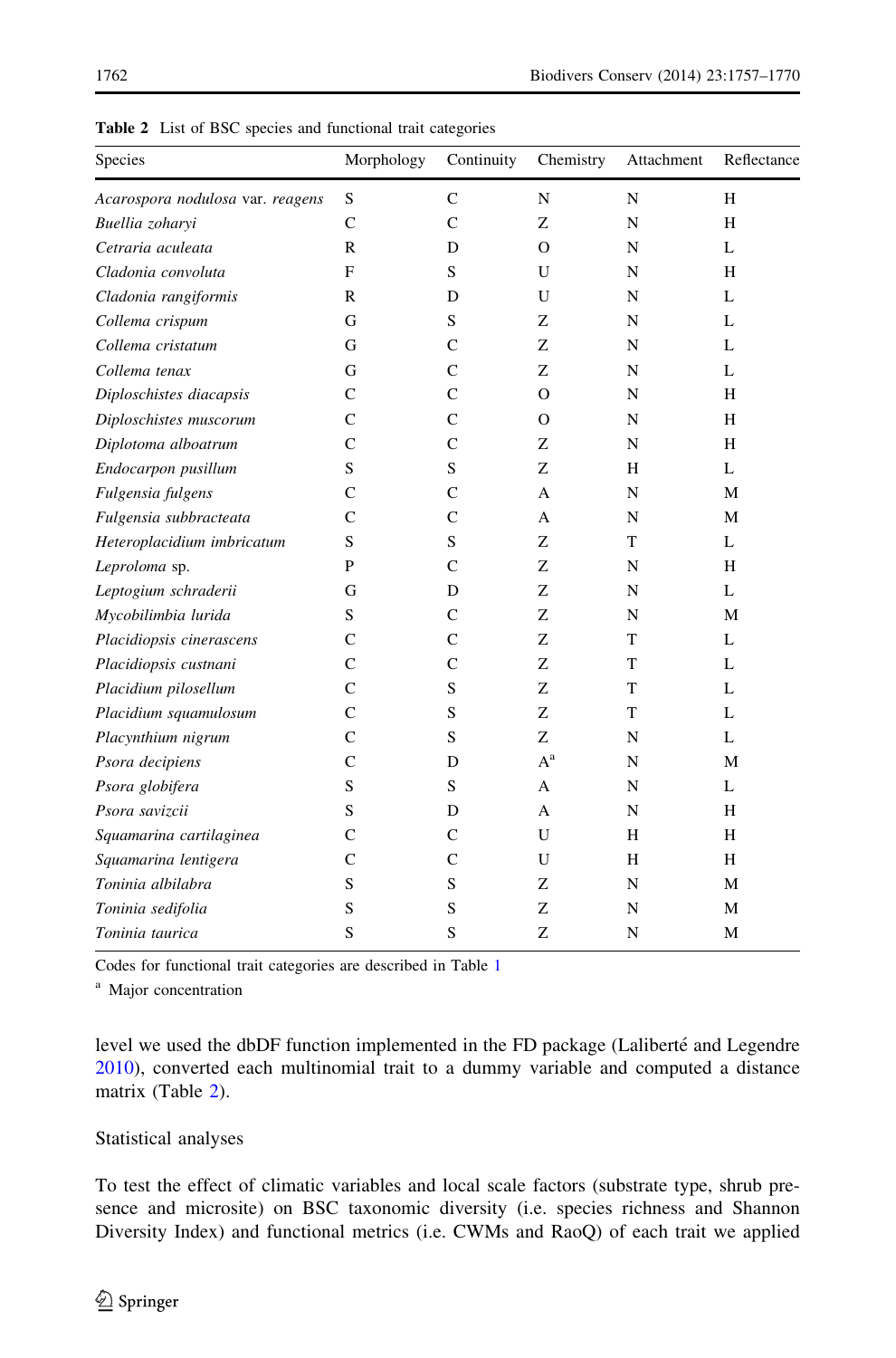Generalized Linear Mixed Models (GLMMs) (McCulloch and Searle [2001](#page-12-0)). For all models we included the annual precipitation, type of substrate (calcareous or gypsiferous), the presence/absence of shrubs, and the presence/absence of Stipa as fixed factors. Average annual temperature was not included in GLMM analysis because it was highly correlated with annual precipitation (Coef. Pearson =  $-0.849$ , P value < 0.0001). Since our data on lichen functional traits had a hierarchical structure with plots nested within sites, we analysed the data using a multilevel approach, and considered the variables site and plot as random factors to take in account the intra-class correlation.

All statistical analysis were carried out with R (R Development Core Team[2010\)](#page-13-0). All GLMM computations were performed using glmer function of lme4 package (Bates et al. [2012\)](#page-10-0).

#### Results

Functional diversity estimators were significantly influenced by environmental predictors at both large (i.e. climate) and local scales (i.e. microhabitat). First, we found multiple bidirectional and significant effects of precipitation, substrate type, shrub presence and Stipa influence on CWMs (Table [3\)](#page-7-0). At the large scale, precipitation positively affected the dominance of lichens with discontinuous thallus; usnic acid; without attachment structures and high reflectance. In contrast, the dominance of crustose lichens; without secondary metabolites; presenting thick attachment structures and low reflectance increased with aridity. Gypsiferous soils presented a higher dominance of crustose and squamulose lichens; with ''other compounds'' and high reflectance, while in calcareous soils gelatinous and low reflectance lichens were dominant. At the local scale, shrub presence positively affected the dominance of lichens with atranorin and norestictic acid, while it diminished the dominance gelatinous lichens, without secondary metabolites and low reflectance. In addition, Stipa presence increased the dominance of lichens with foliose morphology; continuous thallus; usnic acid; thin attachment structures and high reflectance. On the other hand *Stipa* decreased the dominance of crustose lichens; with semi and discontinuous thallus; with norestictic acid and also lichens without secondary metabolites; thick attachment structures and low reflectance (Table [3\)](#page-7-0).

Functional divergence, measured as RaoQ, increased with precipitation for morphology, continuity, chemistry and reflectance traits. Similarly, functional divergence was higher in gypsiferous soils for chemistry and reflectance. In addition, shrub presence increased functional divergence for chemistry, while *Stipa* has no effect on functional divergence for the studied traits (Table [4\)](#page-7-0).

Finally, we found that species richness and Shannon Diversity Index were neither influenced by precipitation nor *Stipa* presence. However, both taxonomic components were higher in gypsiferous soils than in calcareous soils. In addition, Shannon Diversity Index diminished with shrub presence (Table [5](#page-8-0)).

## **Discussion**

This study shows that BSC lichen functional diversity in drylands varies with changing environmental conditions. Our results suggest that lichen-dominated BSCs are subjected to environmental filtering on trait selection, promoting coexistence among species with successful strategies (Weiher and Keddy [2001](#page-13-0); Cornwell et al. [2006\)](#page-11-0). Specifically, we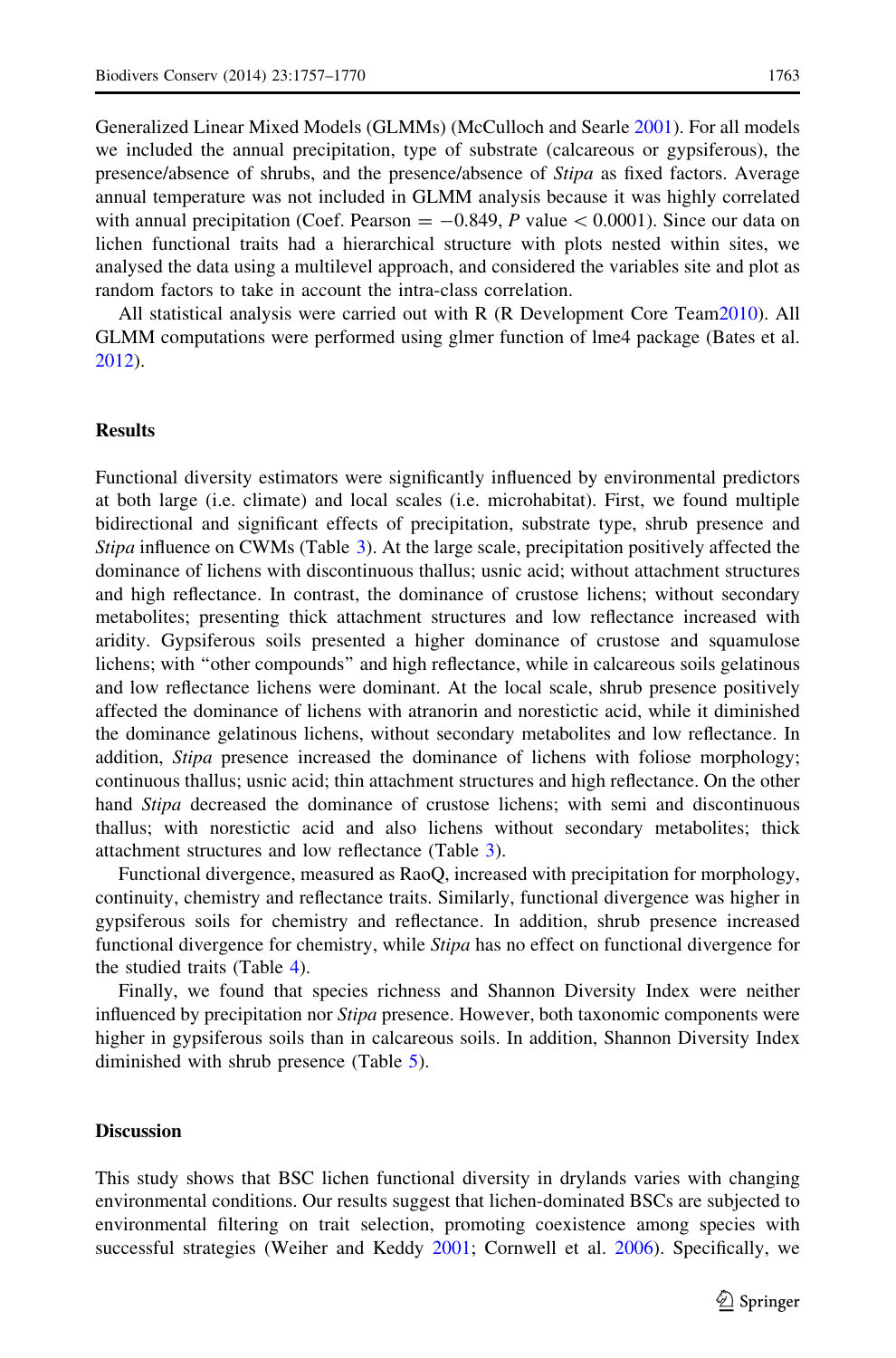| Morphology | Crustose         | $-0.0074*$   | 1.0979**     |            | $-0.1357*$   |
|------------|------------------|--------------|--------------|------------|--------------|
|            | Foliose          |              |              |            | 0.2709*      |
|            | Gelatinous       |              | $-1.8191***$ | $-0.5079*$ |              |
|            | Leprose          |              |              |            |              |
|            | Fruticulose      |              |              |            |              |
|            | Squamulose       |              | 1.0735*      |            |              |
| Continuity | Continuous       |              |              |            | $0.4952***$  |
|            | Semicontinuous   |              |              |            | $-0.2705***$ |
|            | Discontinuous    | $0.0123*$    |              |            | $-0.4855***$ |
| Chemistry  | Atranorin        |              |              | $0.4974**$ |              |
|            | Norestictic acid |              |              | $0.7241*$  | $-0.7138**$  |
|            | Usnic acid       | $0.0121*$    |              |            | $0.5205***$  |
|            | Other compounds  |              | 5.5059***    |            |              |
|            | None             | $-0.0134*$   |              | $-0.5063*$ | $-0.2983***$ |
| Attachment | Thin             |              |              |            | $0.5981***$  |
|            | Thick            | $-0.0132***$ |              |            | $-0.7391***$ |
|            | None             | $0.0090**$   |              |            |              |

<span id="page-7-0"></span>Table 3 Summary of the Generalised Linear Mixed Models examining the effects of environmental factors on CWMs for each functional trait, written as CWMi  $\sim$  PPT + Substrate + Shrub + Microsite + (1|Site/ Plot))

Trait Category Precipitation Substrate Shrub Stipa

Precipitation, annual precipitation; Substrate, gypsiferous soil; Shrub, Shrub presence; Stipa, Stipa tenaccisima presence. Coefficients of significant variables in the model are indicated. Significant values are shown as: \*\*\*  $P \lt 0.0001$ , \*\*  $P \lt 0.005$ , \*  $P \lt 0.05$ 

High 0.0118\* 1.5032\*\* 0.2561\*\*\*

 $Reflexance$  Low  $-0.0134*$   $-1.9474**$   $-0.4903*$   $-0.2730***$ 

Medium

Table 4 Summary of the Generalised Linear Mixed Models examining the effects of environmental factors on functional divergence (RaoQ), written as RaoQi  $\sim$  PPT + Substrate + Shrub + Microsite + (1|Site/ Plot))

|               | Morphology | Continuity | Chemistry   | Attachment | Reflectance |
|---------------|------------|------------|-------------|------------|-------------|
| Precipitation | $0.0003*$  | $0.0004**$ | $0.0003***$ |            | $0.0005***$ |
| Substrate     |            |            | $0.0406***$ |            | $0.0295*$   |
| Shrub         |            |            | $0.0165*$   |            |             |
| Stipa         |            |            |             |            |             |

Precipitation, annual precipitation; Substrate, gypsiferous soil; Shrub, Shrub presence; Stipa, Stipa tenaccisima presence. Coefficients of significant variables in the model are indicated. Significant values are shown as: \*\*\*  $P \lt 0.0001$ , \*\*  $P \lt 0.005$ , \*  $P \lt 0.05$ 

document that environmental filtering involves changes in trait dominance and functional divergence along climate and simultaneously at local scale, due to changes related to plant community structure (encroachment and tussock canopy) and soil substratum (gypsiferous vs. calcareous soils). However, large scale factors affected functional divergence for a larger number of traits than small scale factors; i.e. precipitation increased functional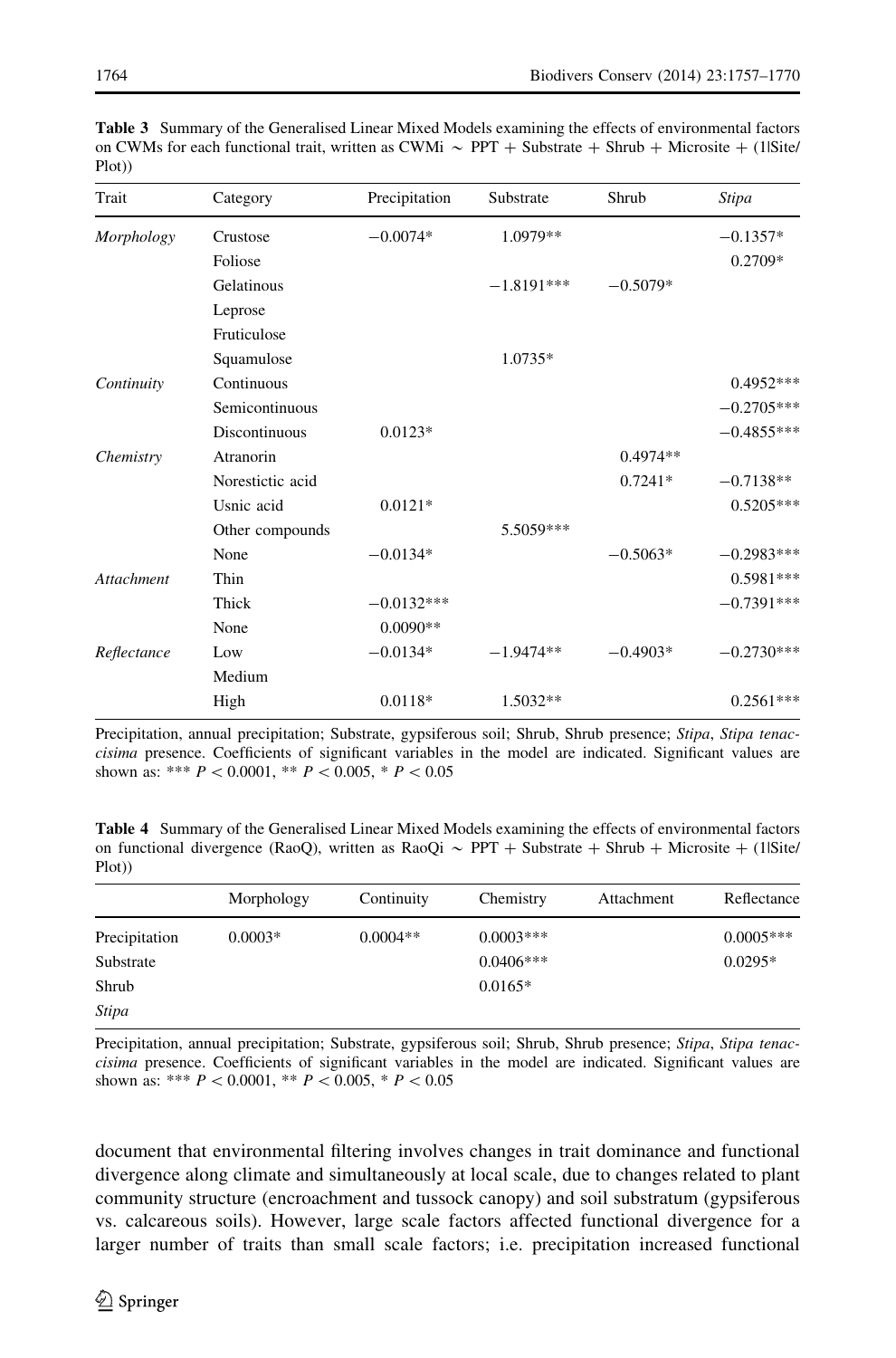|               | Richness   | Diversity   |
|---------------|------------|-------------|
| Precipitation |            |             |
| Substrate     | $6.0329**$ | 4.9960**    |
| Shrub         |            | $-1.2211**$ |
| Stipa         |            |             |

<span id="page-8-0"></span>Table 5 Summary of the Generalised Linear Mixed Models examining the effects of environmental factors on taxonomic diversity (species richness and diversity), written as Metric  $\sim$  PPT + Sub $strate + Shrub + Microsite + (1|Site/Plot)$ 

Precipitation, annual precipitation; Substrate, gypsiferous soil; Shrub, Shrub presence; Stipa, Stipa tenaccisima presence. Coefficients of significant variables in the model are indicated. Significant values are shown as: \*\*\*  $P \lt 0.0001$ , \*\*  $P \lt 0.005$ , \*  $P \lt 0.05$ 

divergence for four of five traits, while gypsiferous soils and shrub presence increased functional divergence for only two or one, respectively. This partially agrees with findings on plant functional diversity patterns in which shifts in dominant traits are determined by large scale factors, while functional divergence is affected by environmental factors at multiple but smaller scales (de Bello et al. [2013](#page-11-0)).

First, we want to highlight that our results revealed a significant functional turnover along the climate gradient and depending on substrate type and plant influence. Thus we observed that higher precipitation and lower solar radiation incidence (i.e. under Stipa canopies), lead to a decrease in the dominance of crustose morphology. Crustose lichens are known to tolerate harsh environmental conditions since they have a low nutrient demand and high stress tolerance (Lalley and Viles [2005](#page-12-0); Giordani et al. [2013](#page-11-0)). However, more humid conditions may lead to higher competition for space and light with other BSC components, where crustose lichens perform worst (Ellis and Coppins [2006\)](#page-11-0). In addition, we found that the dominance of lichens without secondary metabolites diminished with increasing precipitation and shrub and Stipa presence, which are factors previously related to enhanced fertility in semiarid Iberian grasslands (Maestre et al. [2009\)](#page-12-0). More favourable conditions may increase competition within lichen assemblages where only the more competitive species success (i.e. those species with chemical defences-allelopathies-). Finally, we observed a clear shift in thallus reflectance along the climate gradient and to plant influence. Low reflectance lichens dominated BSC communities in presence of shrubs and/or Stipa, while open microsites were dominated by high reflectance lichens. This shift may be related to pigment production in response to solar radiation incidence including photoprotection or photobiont adaptive strategies for light-harvesting in shade environments (Palmqvist and Sundberg [2000;](#page-12-0) Paoli et al. [2010\)](#page-12-0). It is worth to note that in our study area, the most common low reflectance lichens are cyanolichens, which have previously shown a positive correlation with precipitation in Iberian drylands (Concostrina-Zubiri et al. [2013a](#page-10-0)). In epiphytic communities, changes in lichen functional traits such as morphology type, reproductive strategy and photobiont partner are generally determined by variations in humidity and solar radiation, but also related to differences in tree age, bark type and land-use intensity (Ellis and Coppins [2006;](#page-11-0) Stofer et al. [2006;](#page-13-0) Pinho et al. [2011a](#page-12-0), Giordani et al. [2012](#page-11-0)). Similarly, it is known that BSCs are highly affected by some soil properties and microhabitat characteristics, in addition to climate, at the species level (Ochoa-Hueso et al. [2011](#page-12-0); Concostrina-Zubiri et al. [2013b](#page-11-0)), due to their particular strategies for competition and resource acquisition under specific environmental conditions.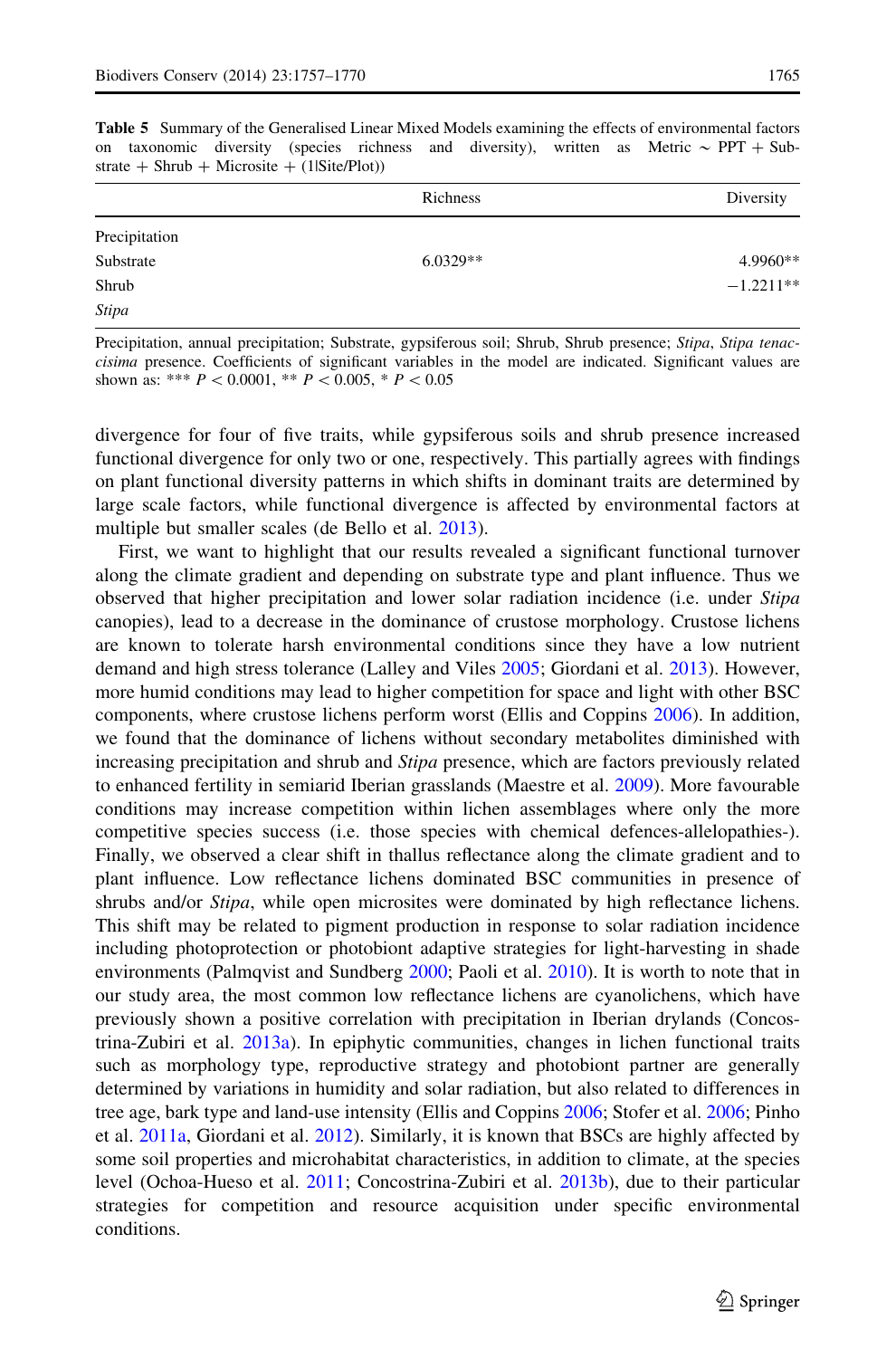Moreover, these changes in dominant traits are relevant to ecosystem processes (Mokany et al. [2008](#page-12-0)). For instance we found that the dominance of more compact thallus morphology (i.e. crustose) and the presence of thick attachment structures decreased with higher precipitation and *Stipa* presence, while thalli become more discontinuous. This shift in dominant morphological attributes will be reflected in the capacity of BSCs to retain water and protect soil surface, likely influencing local erosion rates and hydrological cycles in drylands (Eldridge and Rosentreter [1999](#page-11-0); Belnap [2006\)](#page-10-0). In addition, substrate type is related to changes in lichen reflectance, which may affect several processes at the soil surface. For example, BSC reflectance may influence heat exchange processes and microbial activity (e.g. nitrogen fixation) due to albedo modification and variations in soil surface temperature (West [1990](#page-13-0); Karnieli et al. [2003](#page-12-0)). Furthermore, changes in dominant traits may in turn determine the nature and strength of species interaction along stress gradients (Bowker et al. [2010b](#page-10-0)); e.g. the increase in the dominance of species producing secondary metabolites with shrub and *Stipa* presence is likely to promote facilitation (e.g. due to complementary combination of chemical activity from different compounds) or competition (e.g. due to allelopathic activity) between lichens, depending on the composition of secondary metabolites (Bowker et al. [2010a\)](#page-10-0).

Second, we observed that functional divergence was generally higher when precipitation increased. In addition, functional divergence was also higher for chemistry and reflectance traits in gypsiferous soils, where rich and diverse communities are usually found (Martínez-Sánchez et al. 1994; Martínez et al. [2006\)](#page-12-0). Thus, BSCs are likely to be experiencing a ''limiting similarity'' process in gypsiferous soils with more humid conditions, where functionally dissimilar species increase in abundance due to strong competition between functional similar species (Stubbs and Wilson [2004;](#page-13-0) Spasojevic and Suding [2012\)](#page-13-0). This suggests that in a hierarchical fashion these assemblages are affected firstly by environmental filtering at large scales and secondarily by a limiting similarity process at small spatial scales under very specific conditions such as gypsum soils and relatively humid conditions.

On the other hand, we found that lichen taxonomic diversity (i.e. species richness and diversity) was insensitive to large scale climate variation. This is a surprising finding since in taxonomic diversity of complex BSCs (i.e. lichens, bryophytes and cyanobacteria) has been found to increase along the same climate gradient (Concostrina-Zubiri et al. [2013b](#page-11-0)). In contrast, we observed that functional diversity (i.e. functional divergence) showed a clear, positive response with increasing precipitation. In lichen-dominated BSCs, the relation between competition and taxonomic diversity has been found to be positive under low abiotic stress in Iberian drylands (Bowker et al. [2010b\)](#page-10-0). These results support the idea that the correlation between taxonomic and functional diversity is dependent on the studied ecosystem and the environmental factors that operate on a given community (de Bello et al. [2013\)](#page-11-0), and as we show here, on the type of organisms studied. This is particularly relevant in a context of global change, where changes in climate and plant community structure may lead to critical variations in BSCs functional structure and diversity with the consequent impacts on ecosystem functioning. For instance, decreases in precipitation and increases in temperature resulted in reduced BSC richness and diversity, and affected negatively to lichen abundance (Escolar et al. [2012\)](#page-11-0). Similarly, shrub encroachment has been related to differences in BSC composition and morphological group abundance in semi-arid Mediterranean grasslands, likely due to changes in soil fertility and microclimatic conditions (Maestre et al. [2009](#page-12-0)).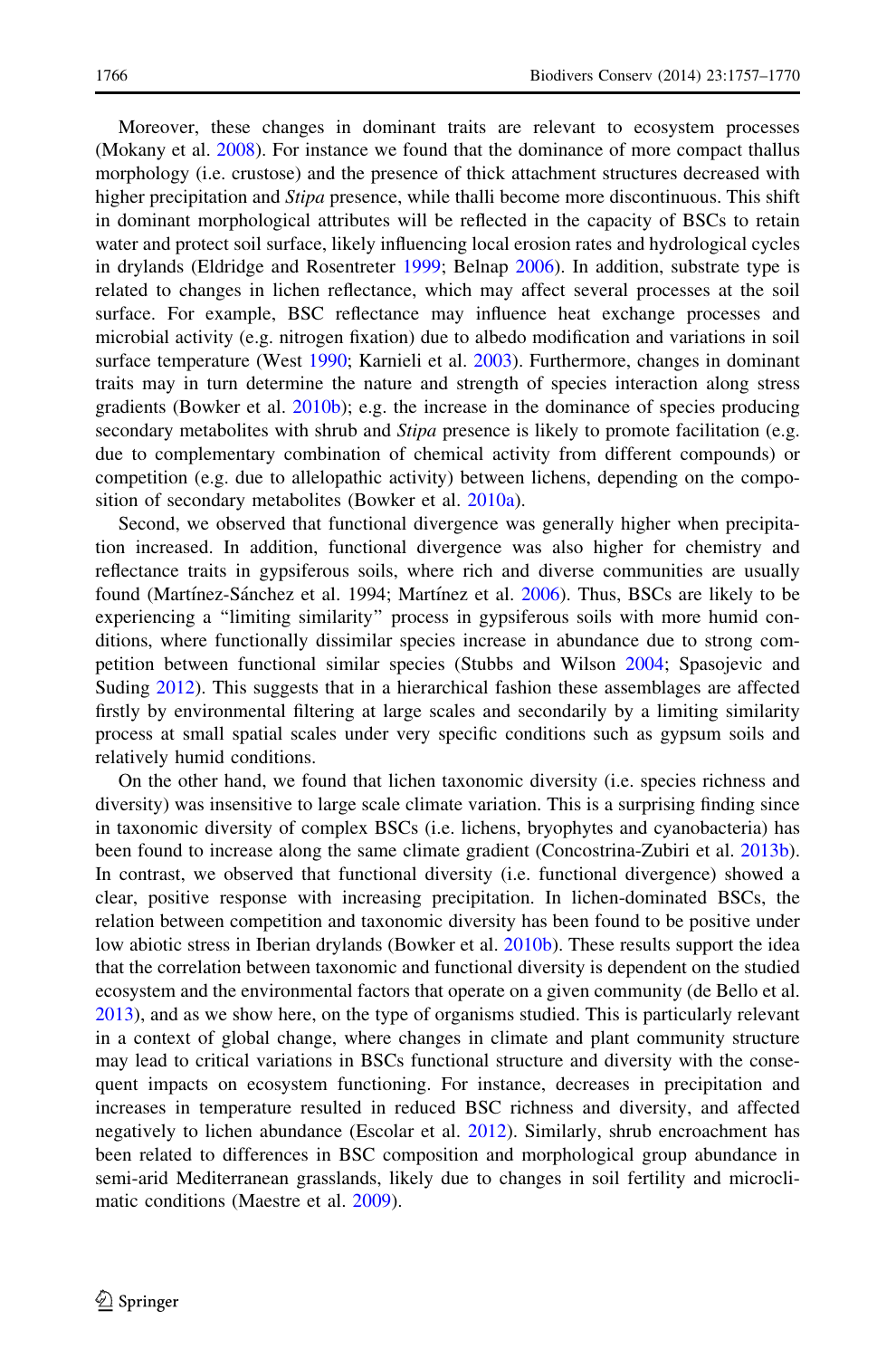<span id="page-10-0"></span>Despite BSCs have already been identified as a good model system to investigate the relation between taxonomic diversity and ecosystem functioning (Bowker et al. 2010a), quantitative measures of their functional diversity are lacking (Rao [1982](#page-13-0); Cornelissen et al. [2007;](#page-11-0) de Bello et al. [2010a,](#page-11-0) [b](#page-11-0)). Our results firstly report functional diversity metrics (i.e. CWMs and RaoQ) in BSC communities based on five traits. Overall, this study shows that both dominant traits and functional divergence of BSCs are highly influenced by biotic and abiotic factors at multiple spatial scales. Particularly, we showed a clear turnover of functional traits and hypothesize that first an environmental filtering and secondly a limiting similarity process at small spatial scales may be occurring in lichen dominated BSCs. Our findings regarding the turnover of functional classes suggest that future studies should also include quantitative traits in order to measure the impact of these changes in ecosystem functioning (e.g. measures of usnic acid concentration). Natural resource management and conservation strategies have been traditionally driven by taxonomic diversity indicators though it is known this is not a good measure of ecosystem functioning, since species may have redundancy in their functions (e.g. all the species present have the same functional role or all the species present have different functional roles). Integrating the functional component of biodiversity is of critical relevance in fields such as biodiversity conservation, ecosystem services assessment and ecological modelling in the face of global change.

Acknowledgments This work was partially supported by the Spanish Ministry of Economy and Competitiveness (Mountains: CGL2012-38427), the Ministry of Science and Innovation (project EPICON: CGL2010-22049/BOS) and the Government of Autonomous Region of Madrid (REMEDINAL2).

## References

- Austin AT, Yahdjian L, Stark JM, Belnap J, Porporato A, Norton U, Ravetta D, Schaeffer SM (2003) Water pulses and biogeochemical cycles in arid and semiarid ecosystems. Oecologia 141:221–235
- Bates D, Maechler M, Bolker B (2012) lme4: linear mixed-effects models using S4classes. [http://CRAN.R](http://CRAN.R-project.org/package=lme4)[project.org/package=lme4](http://CRAN.R-project.org/package=lme4)
- Belnap J (2006) The potential roles of biological soil crusts in dryland hydrologic cycles. Hydrol Process 20:3159–3178
- Belnap J, Lange OL (2003) Biological soil crusts: structure, function, and management. Springer, Berlin
- Botta-Dukát Z (2005) Rao's quadratic entropy as a measure of functional diversity based on multiple traits. J Veg Sci 16:533–540
- Bowker M, Belnap J, Chaudhary VB, Johnson NC (2008) Revisiting classic water erosion models in drylands: the strong impact of biological soil crusts. Soil Biol Biochem 40:2309–2316
- Bowker MA, Maestre FT, Escolar C (2010a) Biological crusts as model system for examining the biodiversity-ecosystem function relationship in soils. Soil Biol Biochem 42:405–417
- Bowker MA, Soliveres S, Maestre FT (2010b) Competition increases with abiotic stress and regulates the diversity of biological soil crusts. J Ecol 98:551–560
- Bowker MA, Maestre FT, Mau RL (2013) Diversity and patch-size distributions of biological soil crusts regulate dryland ecosystem multifunctionality. Ecosystems 16:1–11
- Chaudhary VB, Bowker MA, O'Dell TE, Grace JB, Redman AE, Rillig MC, Johnson NC (2009) Untangling the biological contributions to soil stability in semiarid shrublands. Ecol Appl 19:110–122
- Chave J, Coomes D, Jansen S, Lewis SL, Swenson NG, Zanne AE (2009) Towards a worldwide wood economics spectrum. Ecol Lett 12:351–366
- Concostrina-Zubiri L, Martínez I, Rabasa SG, Escudero A (2013a) The influence of environmental factors on biological soil crust: from a community perspective to a species level approach. J Veg Sci. doi:[10.](http://dx.doi.org/10.1111/jvs.12084) [1111/jvs.12084](http://dx.doi.org/10.1111/jvs.12084)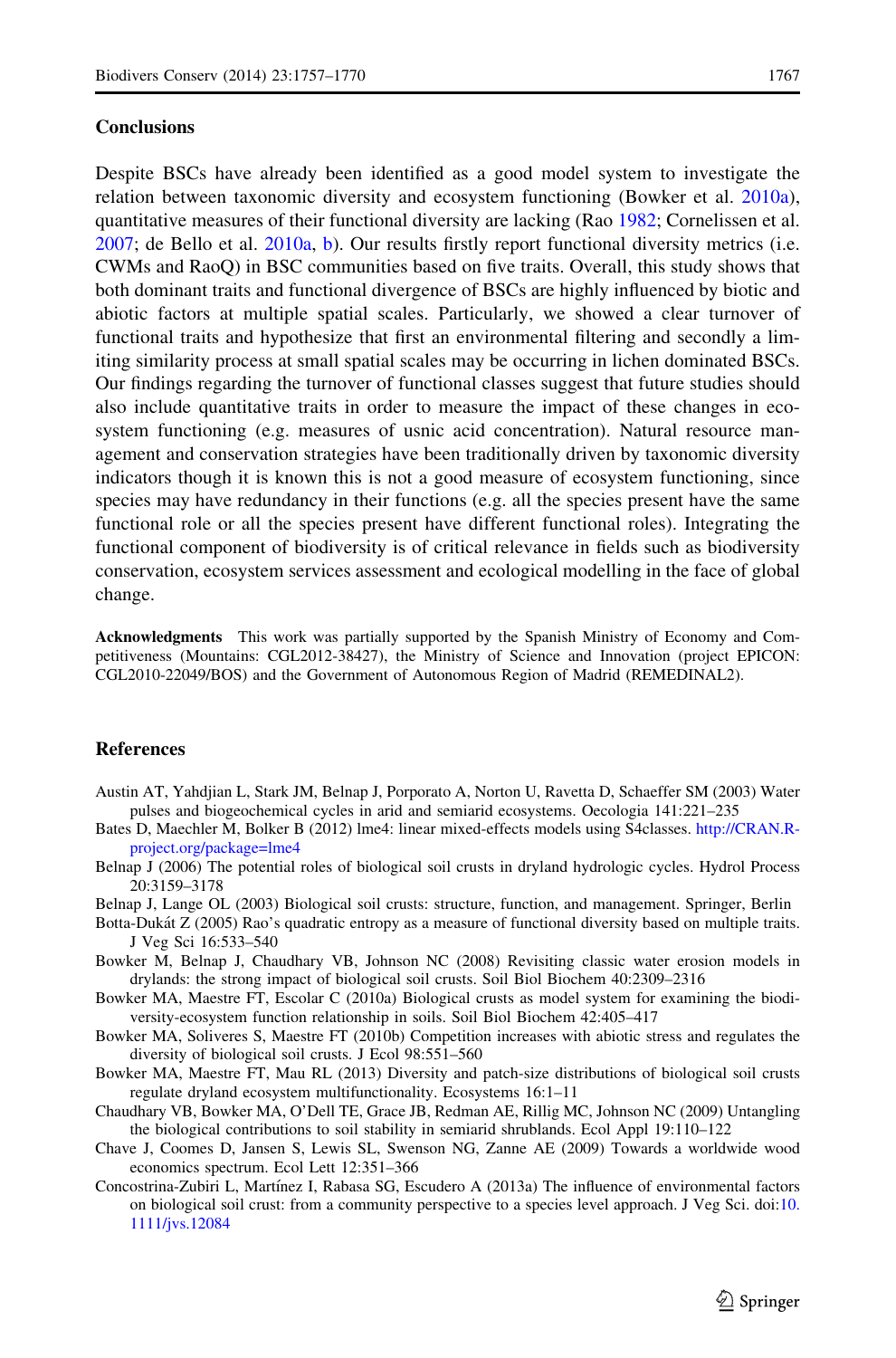- <span id="page-11-0"></span>Concostrina-Zubiri L, Huber-Sannwald E, Martínez I, Flores Flores JL, Escudero A (2013b) Biological soil crusts greatly contribute to small-scale soil heterogeneity along a grazing gradient. Soil Biol Biochem 64:28–36
- Cornelissen J, Lavorel S, Garnier E et al (2003) A handbook of protocols for standardised and easy measurement of plant functional traits worldwide. Aust J Bot 51:335–380
- Cornelissen JHC, Lang SI, Soudzilovskaia NA, During HJ (2007) Comparative cryptogam ecology: a review of bryophyte and lichen traits that drive biogeochemistry. Ann Bot 99:987–1001
- Cornwell WK, Ackerly DD (2009) Community assembly and shifts in plant trait distributions across an environmental gradient in coastal California. Ecol Monogr 79:109–126
- Cornwell WK, Schwilk DW, Ackerly DD (2006) A trait-based test for habitat filtering: convex hull volume. Ecology 87:1465–1471
- Darby BJ, Neher DA, Belnap J (2010) Impact of biological soil crusts and desert plants on soil microfaunal community composition. Plant Soil 328:421–431
- de Bello F, Lavorel S, Díaz S, Harrington R, Cornelissen JHC et al (2010a) Towards an assessment of multiple ecosystem processes and services via functional traits. Biodivers Conserv 19:2873–2893
- de Bello F, Lavergne S, Meynard CN, Lepš J, Thuiller W (2010b) The partitioning of diversity: showing Theseus a way out of the labyrinth. J Veg Sci 21:992–1000
- de Bello F, Lavorel S, Lavergne S, Albert CH, Boulangeat I et al (2013) Hierarchical effects of environmental filters on the functional structure of plant communities: a case study in the French Alps. Ecography 36:393–402
- Delgado-Baquerizo M, Maestre FT, Gallardo A (2013) Biological soil crusts increase the resistance of soil nitrogen dynamics to changes in temperatures in a semi-arid ecosystem. Plant Soil 366:35–47
- Dias AT, Berg MP, de Bello F, Oosten AR, Bíla K, Moretti M (2012) An experimental framework to identify community functional components driving ecosystem processes and services delivery. J Ecol 101:29–37
- Díaz S, Lavorel S, de Bello F, Quétier F, Grigulis K, Robson TM (2007) Incorporating plant functional diversity effects in ecosystem service assessments. PNAS 104:20684–20689
- Elbert W, Weber B, Burrows S, Steinkamp J, Büdel B et al (2012) Contribution of cryptogamic covers to the global cycles of carbon and nitrogen. Nat Geosci 5:459–462
- Eldridge DJ, Greene RSB (1994) Microbiotic soil crusts: a review of their roles in soil and ecological processes in the rangelands of Australia. Aust J Soil Res 32:389–415
- Eldridge DJ, Rosentreter R (1999) Morphological groups: a framework for monitoring microphytic crusts in arid landscapes. J Arid Environ 41:11–25
- Eldridge DJ, Tozer ME (1997) Environmental factors relating to the distribution of terricolous bryophytes and lichens in semi-arid eastern Australia. Bryologist 100:28–39
- Ellis CJ, Coppins BJ (2006) Contrasting functional traits maintain lichen epiphyte diversity in response to climate and autogenic succession. J Biogeogr 33:1643–1656
- Escolar C, Martinez I, Bowker MA, Maestre FT (2012) Warming reduces the growth and diversity of biological soil crusts in a semi-arid environment: implications for ecosystem structure and functioning. Philos Trans R Soc B 367:3087–3099
- Escudero A, Martínez I, de la Cruz A, Otálora M, Maestre FT (2007) Soil lichens have species-specific effects on the seedling emergence of three gypsophile plant species. J Arid Environ 70:18–28
- Garnier E, Cortez J, Billès G, Navas ML, Roumet C et al (2004) Plant functional markers capture ecosystem properties during secondary succession. Ecology 85:2630–2637
- Garnier E, Lavorel S, Ansquer P, Castro H, Cruz P et al (2007) Assessing the effects of land-use change on plant traits, communities and ecosystem functioning in grasslands: a standardized methodology and lessons from an application to 11 European sites. Ann Bot 99:967–985
- Giordani P, Brunialti G, Bacaro G, Nascimben J (2012) Functional traits of epiphytic lichens as potential indicators of environmental conditions in forest ecosystems. Eco Indic 18:413–420
- Giordani P, Incerti G, Rizzi G, Rellini I, Nimis PL, Modenesi P (2013) Functional traits of cryptogams in Mediterranean ecosystems are driven by water, light and substrate interactions. J Veg Sci. doi:[10.1111/](http://dx.doi.org/10.1111/jvs.12119) [jvs.12119](http://dx.doi.org/10.1111/jvs.12119)
- Harper KT, Belnap J (2001) The influence of biological soil crusts on mineral uptake by associated vascular plants. J Arid Environ 47:347–357
- Hauck M, Jürgens SR, Willenbruch K, Huneck S, Leuschner C (2009) Dissociation and metal-binding characteristics of yellow lichen substances suggest a relationship with site preferences of lichens. Ann Bot 103:13–22
- Jiménez Aguilar A, Huber–Sannwald E, Belnap J, Smart DR, Moreno JTA (2009) Biological soil crusts exhibit a dynamic response to seasonal rain and release from grazing with implications for soil stability. J Arid Environ 73:1158–1169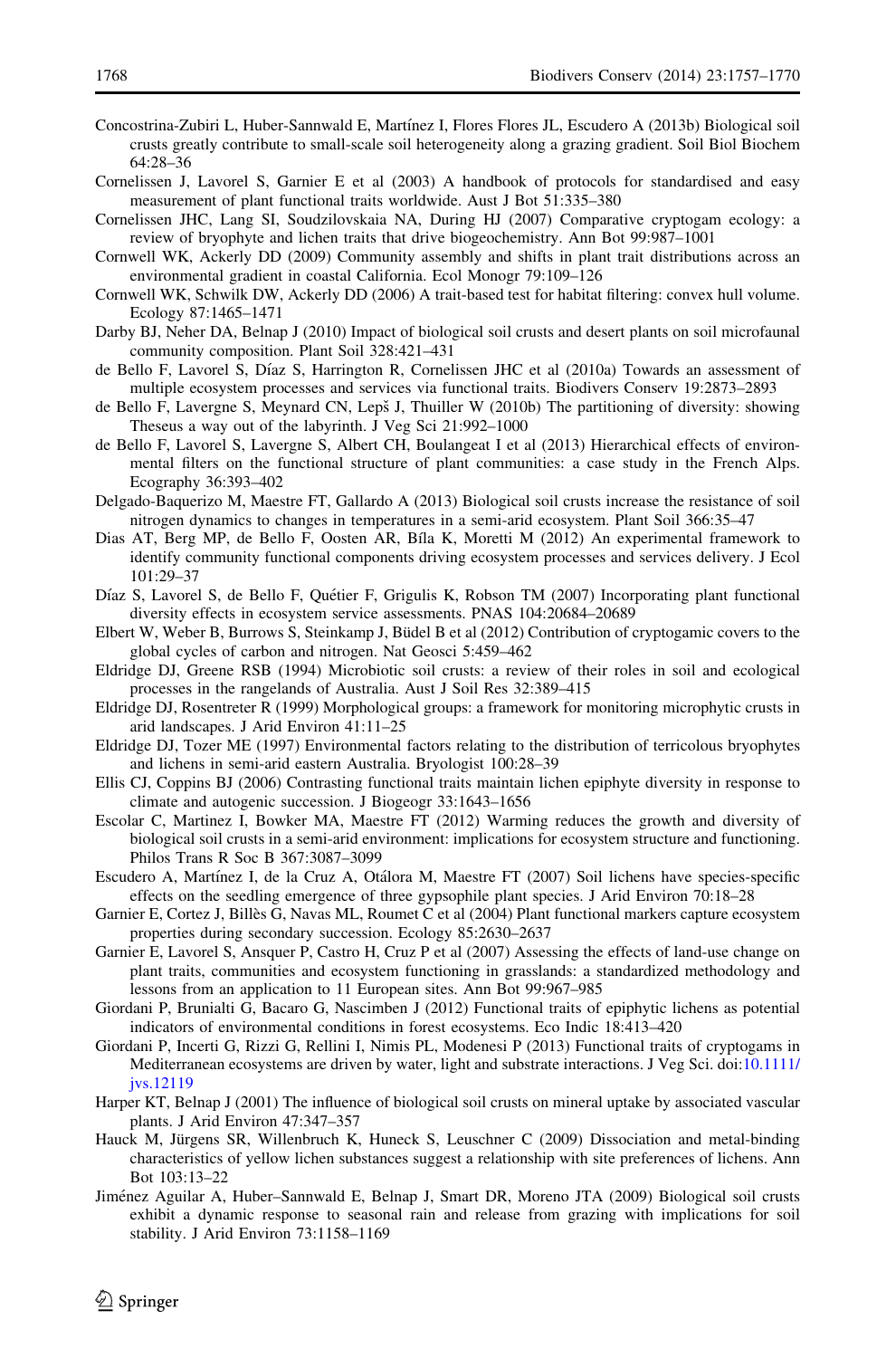- <span id="page-12-0"></span>Karnieli A, Kokaly RF, West NE, Clark RN (2003) Remote sensing of biological soil crusts. In: Belnap J, Lange OL (eds) Biological soil crusts, structure, function, and management, 2nd edn. Springer, Berlin, pp 431–455
- Lakatos M, Rascher U, Büdel B (2006) Functional characteristics of corticolous lichens in the understory of a tropical lowland rain forest. New Phytol 172:679–695
- Laliberté E, Legendre P (2010) A distance-based framework for measuring functional diversity from multiple traits. Ecology 91:299–305
- Lalley JS, Viles HA (2005) Terricolous lichens in the northern Namib Desert of Namibia: distribution and community composition. Lichenol 37:77–92
- Lavorel S, Grigulis K, McIntyre S et al (2008) Assessing functional diversity in the field-methodology matters! Funct Ecol 22:134–147
- Loreau M, Mouquet N, Gonzalez A (2003) Biodiversity as spatial insurance in heterogeneous landscapes. PNAS 100:12765–12770
- MA (Millennium Ecosystem Assessment) (2005) Ecosystems and human well-being: desertification synthesis. Island Press, Washington, DC
- Maestre FT, Escolar C, Martínez I, Escudero A (2008) Are soil lichen communities structured by biotic interactions? A null model analysis. J Veg Sci 19:261–266
- Maestre FT, Bowker MA, Puche MD, Hinojosa MB, Martínez I et al (2009) Shrub encroachment can reverse desertification in semi-arid Mediterranean grasslands. Ecol Lett 12:930–941
- Malam Issa O, De´farge C, Trichet J, Valentin C, Rajot JL (2009) Microbiotic soil crusts in the Sahel of Western Niger and their influence on soil porosity and water dynamics. Catena 77:48–55
- Martínez I, Escudero A, Maestre FT, de la Cruz A, Guerrero C, Rubio A (2006) Small-scale patterns of abundance of mosses and lichens forming biological soil crusts in two semi-arid gypsum environments. Aust J Bot 54:339–348
- Mason NW, Bello F, Mouillot D, Pavoine S, Dray S (2012) A guide for using functional diversity indices to reveal changes in assembly processes along ecological gradients. J Veg Sci 24:794–806
- Mason NW, Mouillot D, Lee WG, Wilson JB (2005) Functional richness, functional evenness and functional divergence: the primary components of functional diversity. Oikos 111:112–118
- McCulloch CE, Searle SR (2001) Generalized linear mixed models (GLMMs). In: McCulloch CE, Searle SR, Neuhaus JM (eds) Generalized, linear, and mixed models, 2nd edn. Wiley, New York, pp 220–246
- Miller ME, Belote RT, Bowker MA, Garman S (2011) Alternative states of a semiarid grassland ecosystem: Implications for ecosystem services. Ecosphere 5: art55
- Mokany K, Ash J, Roxburgh S (2008) Functional identity is more important than diversity in influencing ecosystem processes in a temperate native grassland. J Ecol 96:884–893
- Molnár K, Farkas E (2010) Current results on biological activities of lichen secondary metabolites: a review. Z Naturforsch C 65:157–173
- Mouchet MA, Villéger S, Mason NWH, Mouillot D (2010) Functional diversity measures: an overview of their redundancy and their ability to discriminate community assembly rules. Funct Ecol 24:867–876 Nash TH (2008) Lichen Biology. Cambridge University Press, Cambridge
- Nimis PL, Martellos S (2004) Keys to the lichens of Italy I. Terricolous species. Edizioni Goliardiche. Trieste, Italy
- Nimis PL, Martellos S (2008) ITALICA. The information system on Italian lichens. Version 4.0. [http://](http://dbiodbs.univ.trieste.it/italic/italic03) [dbiodbs.univ.trieste.it/italic/italic03.](http://dbiodbs.univ.trieste.it/italic/italic03) Accessed 24 June 2013
- Ochoa–Hueso R, Hernandez RR, Pueyo JJ, Manrique E (2011) Spatial distribution and physiology of biological soil crusts from semi–arid central Spain are related to soil chemistry and shrub cover. Soil Biol Biochem 43:1894–1901
- Palmqvist K, Sundberg B (2000) Light use efficiency of dry matter gain in five macro-lichens: relative impact of microclimate conditions and species-specific traits. Plant Cell Environ 23:1–14
- Paoli L, Pisani T, Munzi S, Gaggi C, Loppi S (2010) Influence of sun irradiance and water availability on lichen photosynthetic pigments during a Mediterranean summer. Biologia 65:776–783
- Pérez-Harguindeguy N, Díaz S, Garnier E, Lavorel S, Poorter H et al (2013) New handbook for standardised measurement of plant functional traits worldwide. Aust J Bot 61:167–234
- Petchey OL, Gaston KJ (2002) Functional diversity (FD), species richness and community composition. Ecol Lett 5:402–411
- Petchey OL, Gaston KJ (2006) Functional diversity: back to basics and looking forward. Ecol Lett 9:741–758
- Pinho P, Bergamini A, Carvalho P, Branquinho C, Stofer S et al (2011a) Lichen functional groups as ecological indicators of the effects of low-intensity land-use in Mediterranean ecosystems. Ecol Indic 15:36–42